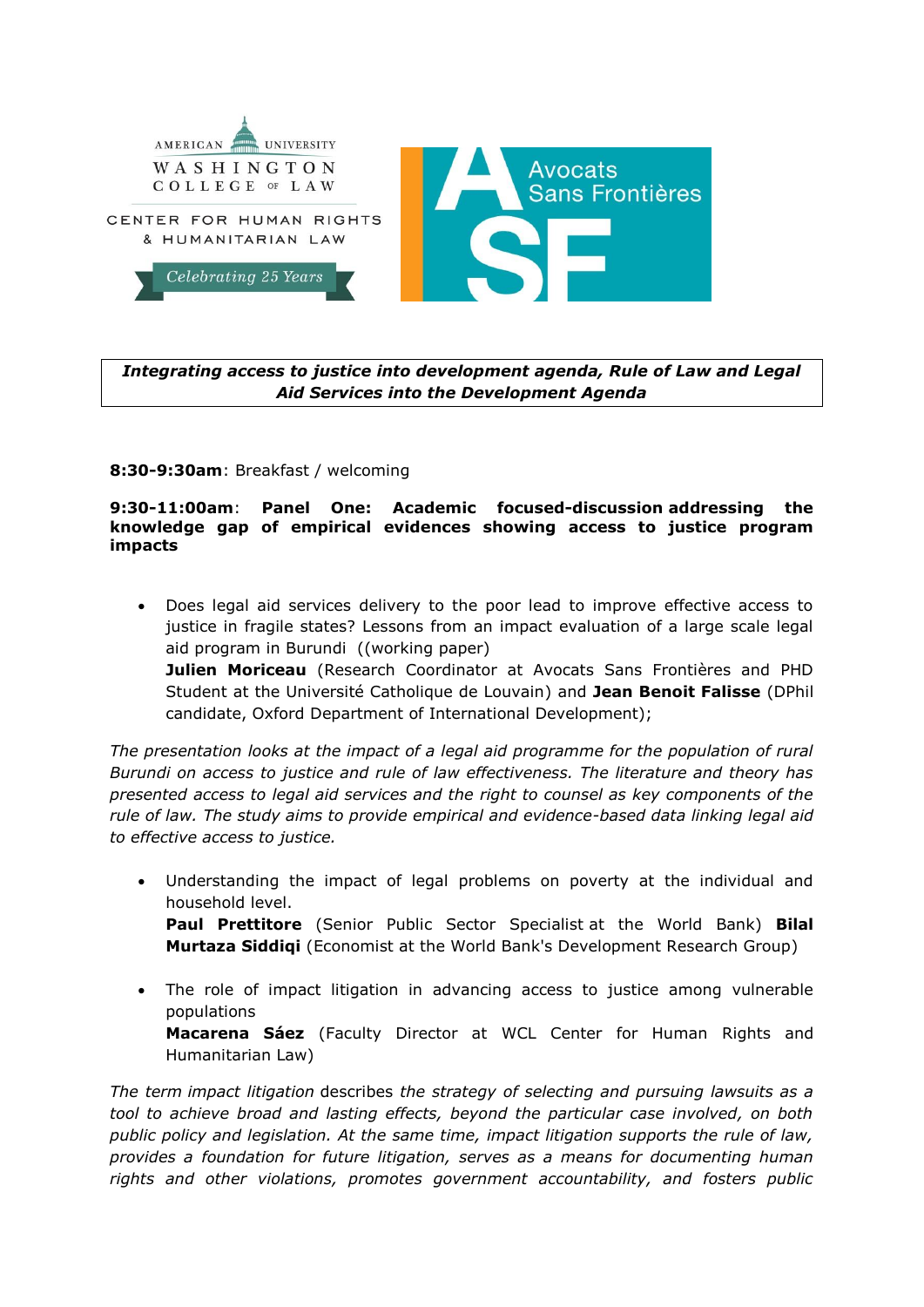*awareness and education by attracting domestic and international media attention to the important issues involved.*

## **11:00-11:15am**: Break

#### **11:15am-12:45pm**: **Panel Two: Policy focused-discussion about experiences connecting rule of law and access to justice initiatives**

 Implementing the Development Agenda's Access to Justice Goal in the United States

**Maha Jweied** (Deputy Director for the Office for Access to Justice at the US Department of Justice)

*Universality is a key feature of the 2030 Agenda on Sustainable Development. One of the clearest examples of the United States commitment to this principle is found in the President's establishment of the White House Legal Aid Interagency Roundtable and its mandate to help the US implement Global Goal 16. This presentation will provide an overview of the Roundtable's activities and its connection to the Development Agenda*.

 Bottom-up Approaches to Measuring and Advancing Access to Justice **Elizabeth Andersen** (Director at ABA Rule of Law Initiative)

*Measuring and advancing access to justice in the context of the Sustainable Development Goals, and Goal 16.3 in particular, will require collection and evaluation of data that capture the experience and perspective of the communities that justice systems serve. This presentation will highlight relevant lessons learned from ABA ROLI's experience doing so in developing and implementing its Access to Justice Assessment Tool, as well as designing, implementing and evaluating programs intended to expand access to justice.*

- What make the difference for whom? The need for knowledge in the context of legal aid system development in Myanmar **Jake Steven** (Senior Capacity Development Expert at Avocats sans Frontières)
- Pre-trial detention in Sub-Saharan Africa: Its socio-economic impact and consequences **Martin Schoenteich** (Senior Legal Officer at Open Society Justice Initiative)

*Sub-Saharan Africa faces acute developmental needs. A significant number of individuals and households in the region eke out a precarious existence where even slight financial setbacks can push families into abject poverty. A large proportion of Sub-Saharan Africa's prisoners are pre-trial detainees – some 40 per cent on average. Largely unexplored is the impact the widespread use of pre-trial detention has on the region's socio-economic development.*

*The presentation reviews the results of country-based surveys in three West African countries (Ghana, Guinea-Conakry, Sierra Leone) and ethnographic case studies of individual detainees and their families in Malawi, focusing on the socio-economic impacts of pre-trial detention at the individual and household levels.*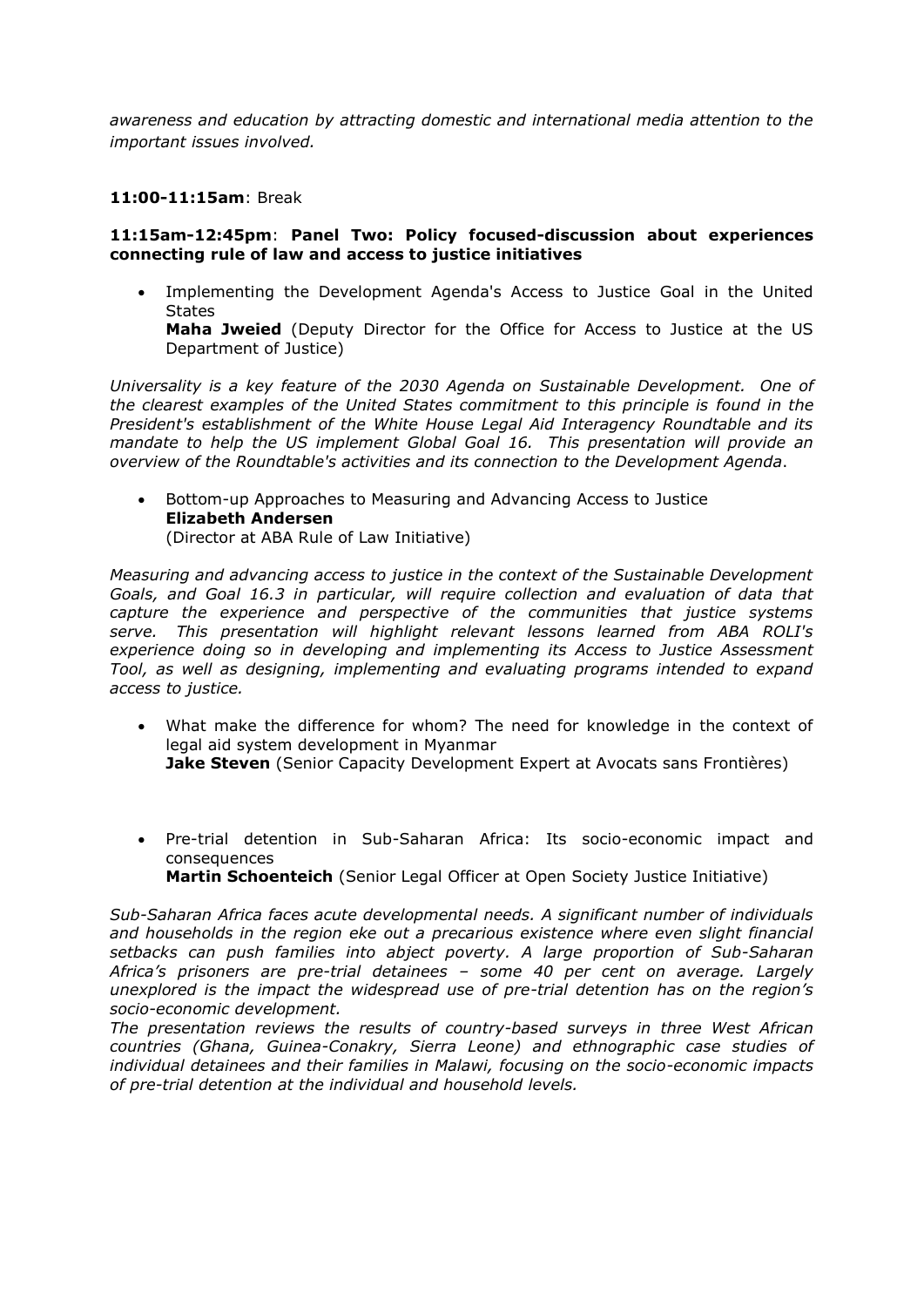# **Speakers Biography**

## **Elizabeth Andersen**

Elizabeth joined the ABA ROLI in September 2014. She has more than 20 years of experience in international law, international human rights and rule of law development. She previously served for eight years as executive director and executive vice president of the American Society of International Law; for three years as director of ABA ROLI's Europe and Eurasia Division (previously known as ABA CEELI); and for eight years at Human Rights Watch, as a researcher, as director of advocacy and, ultimately, as executive director of its Europe and Central Asia Division. Elizabeth began her legal career in clerkships with Judge Kimba M. Wood of the U.S. District Court for the Southern District of New York and with Judge Georges Abi-Saab of the International Criminal Tribunal for the former Yugoslavia. She received a B.A. from Williams College, an M.P.A. from Princeton University's Woodrow Wilson School of Public and International Affairs, and a J.D. from Yale Law School. She currently serves as a member of the Board of Trustees of Williams College, and on the governing and advisory boards of several international non-profit organizations.

## **Jean Benoît Falisse**

Jean-Benoît is a DPhil candidate at the Oxford Department of International Development. Jean-Benoît's current research focus is on the provision of basic social services in fragile states. His doctoral research looks at the community governance of health centres in Burundi and South Kivu using experimental methods, and he is involved in other projects on corruption in the public service, access to the justice sector, and the local determinants of the current Burundi crisis.

#### **Maha Jweied**

Maha is a Deputy Director for the Office for Access to Justice at the US Department of Justice where she oversees the office's tribal justice and international work. Previously, she was a senior attorney-advisor at the US Commission on Civil Rights, a litigation associate at Arent Fox LLP, and spent time at Mizan Law Group for Human Rights, a legal aid office in Amman, Jordan. She served as a law clerk to Judge Shahabuddeen of the Appeals Chamber of the International Criminal Tribunal for the former Yugoslavia. Jweied received her J.D. from Columbia Law School, LL.M. from the London School of Economics, and B.A. from The George Washington University.

#### **Julien Moriceau**

Julien Moriceau is employed by ASF as a researcher and M&E coordinator since 2011. He has 10 years' experience in socio-legal analysis and evaluation of justice sector's development programs in fragile states. He was notably principle investigator of an EU program's impact evaluation on local justice, and supervisor of various legal studies and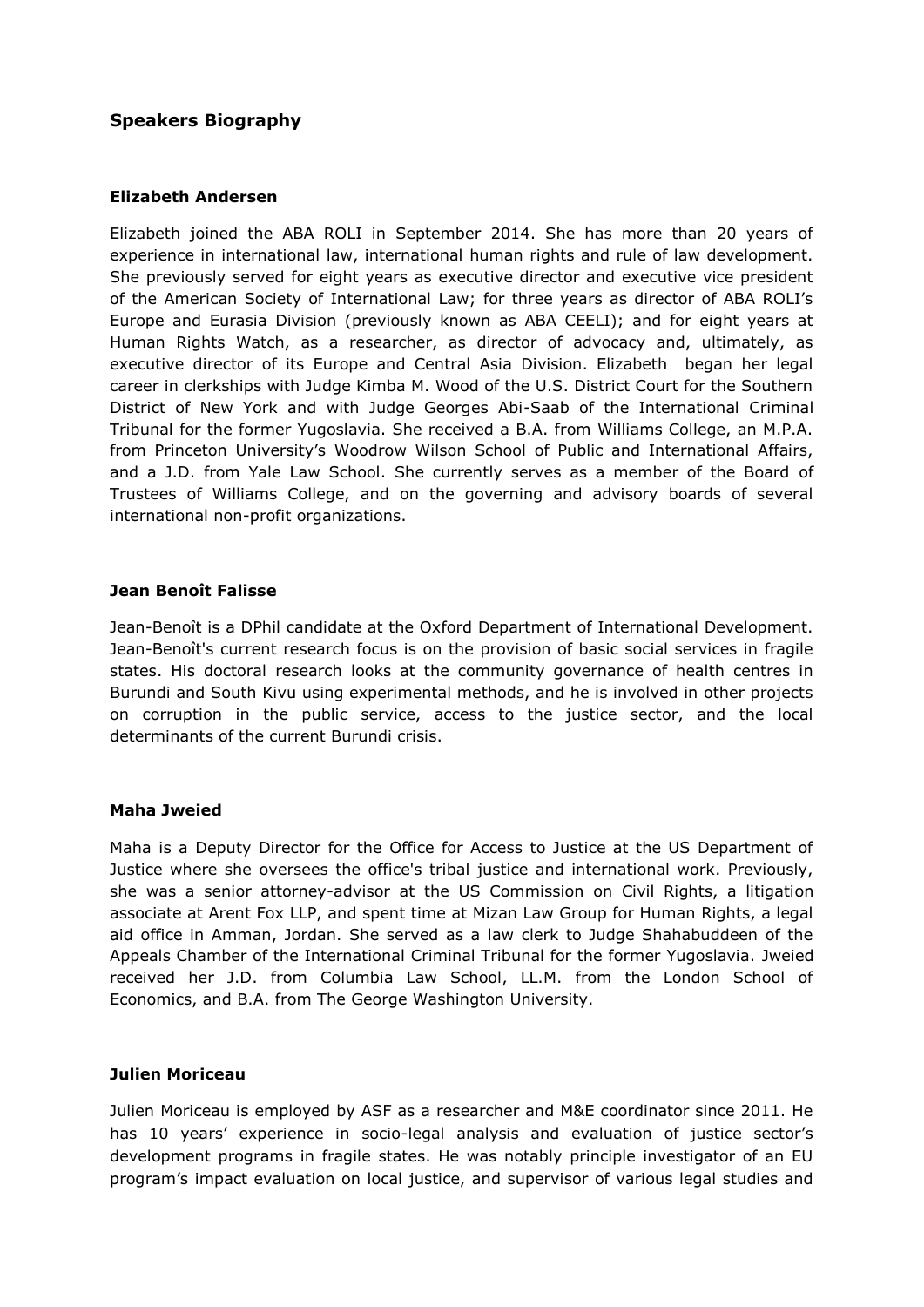evaluations (Burundi, Democratic Republic of Congo and Nepal). He has experience in collecting and analyzing quantitative and qualitative data (legal analysis, interviews and focus groups). He has law and sociology education background.

# **Paul Prettitore**

Paul is Senior public sector specialist at the World Bank.

# **Macarena Sáez**

Macarena is a Fellow in the International Legal Studies Program and teaches at WCL in the areas of Family Law, Comparative Law, and International Human Rights. Her main areas of research are gender discrimination in Latin America, and comparative family law. Professor Sáez is also the Faculty Director of the [Center for Human Rights and](https://www.wcl.american.edu/humright/center/)  [Humanitarian Law](https://www.wcl.american.edu/humright/center/) at American University Washington College of Law, since September 2015. She is member of the Executive Committee of the [Network of Latin American](http://www.redalas.net/)  [Scholars on Gender, Sexuality and Legal](http://www.redalas.net/) Education ALAS, organization that provides trainings to law professors in Latin America on mainstreaming gender and sexuality perspectives in legal education. She is also member of Libertades Públicas, an organization that promotes civil liberties in Latin America. With this organization she was one of the lead counsels for the victims in the first case on sexual orientation before the Inter American System of Human Rights [Atala and daughters v. Chile.](http://www.corteidh.or.cr/docs/casos/articulos/seriec_239_ing.pdf)

# **Martin Schönteich**

Based in Washington, D.C., Martin Schönteich directs the Open Society Justice Initiative's National Criminal Justice Reform program which promotes fair and effective justice systems based on the rule of law through hands-on technical assistance, policy development and advocacy, research and documentation, network building, and litigation. Focus areas of Martin's work include pretrial justice and prosecutorial accountability. Martin recently published a book through the Justice Initiative, entitled *Presumption of Guilt: The Global Overuse of Pretrial Detention*.

Martin previously worked as a senior researcher at the Institute for Security Studies (ISS) in South Africa, and as parliamentary affairs manager for the South African Institute of Race Relations where he undertook policy related advocacy and research work on issues affecting criminal justice and civil liberties. In the mid-1990s, he worked as a public prosecutor for the South African Department of Justice. Martin is an Advocate of the High Court of South Africa, and holds a Masters' degree in Criminal Justice from the City University of New York and an LLB from the University of KwaZulu-Natal in South Africa.

#### **Bilal Siddiqi**

Bilal is an Economist at the World Bank's Development Research Group. My research focuses on public sector governance and justice reform, particularly in fragile and